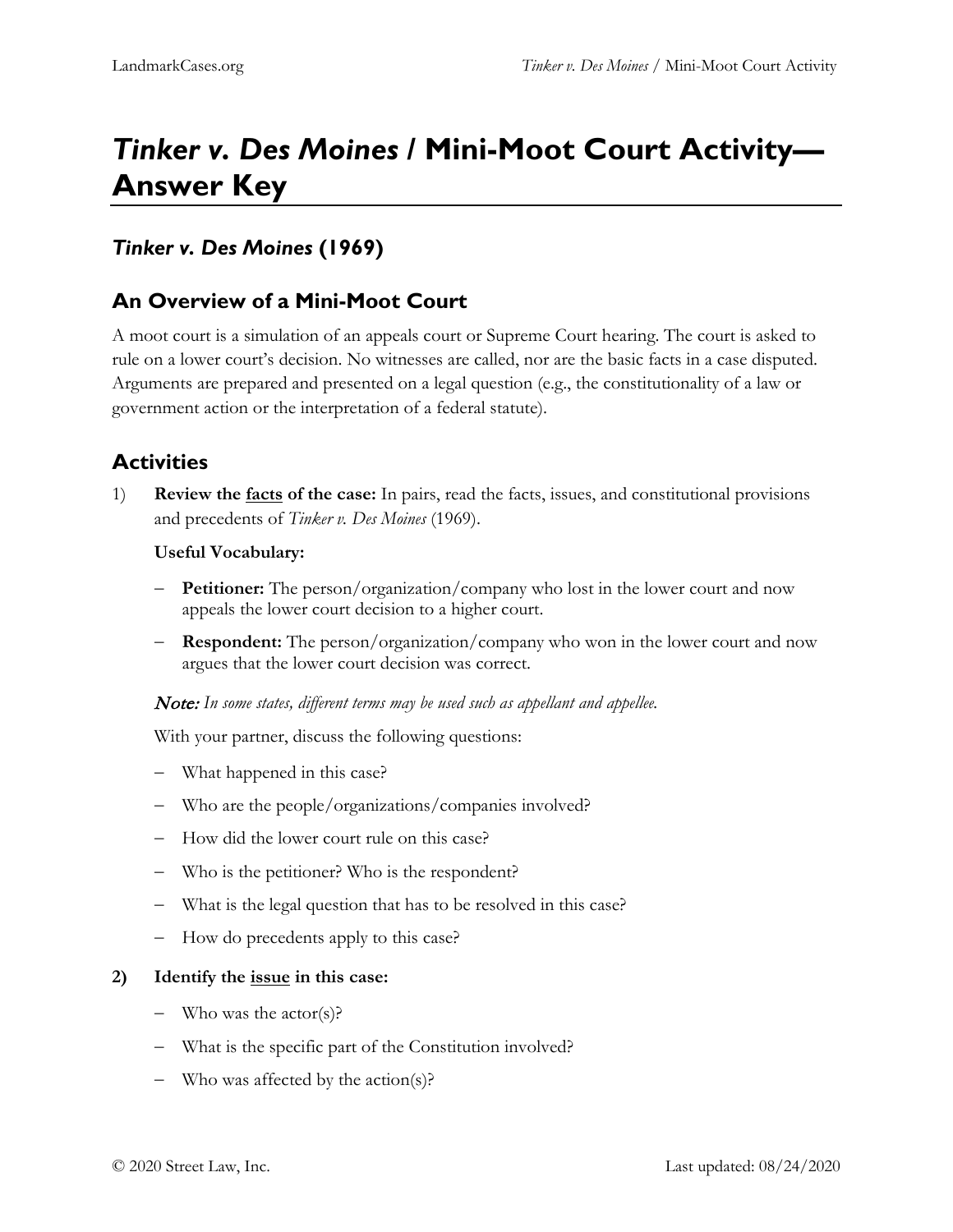- − What caused the controversy?
- **3) You will be assigned a role:** You will be assigned to be a petitioner, respondent, or justice for the mini-moot court. You will meet with others in the class who will play the same role to prepare.

#### **4) Prepare for your role in groups:**

#### **Petitioner/respondent attorney group preparation:**

Each group of students should consider:

- − What does each side (party) want?
- − What are the arguments in favor of and against each side?
- − Which arguments are the most persuasive? Why? What counter arguments should you anticipate and how will you rebut them?
- − How do the legal precedents influence this case? (A precedent is a previously decided case recognized as the authority for future cases on that issue. Using precedents allows for the development of more sophisticated arguments.)
- − What might be the consequences of each possible decision? To each side? To society?
- − Are there any alternatives besides what each side is demanding?

Note: *Your team should consider all of the facts in the summary. You may not argue the accuracy of the facts. Your arguments do not need to only be rooted in legal technicalities. Any argument that is persuasive from a philosophical, theoretical, conceptual, or practical standpoint can be made. Teams should rely on principles found or implied in the United States Constitution.*

#### **Justice/judge preparation:**

You should meet with the other justices to discuss the issue involved and any case precedents. You should prepare at least five questions for each side that you need to have answered by the attorneys in order to reach a decision. The questions should not ask about the accuracy of the facts, but rather how the established facts, constitutional provisions, and precedents support each argument. Think about possible hypothetical problems to ask. How will the decision in this case affect other cases in the future?

#### **5) The mini-moot court:**

Move to a mini-moot triad. Each triad will have a justice, a petitioner, and a respondent.

The justice will run the mini-moot court. The justice should ask each side to present their arguments in the following order: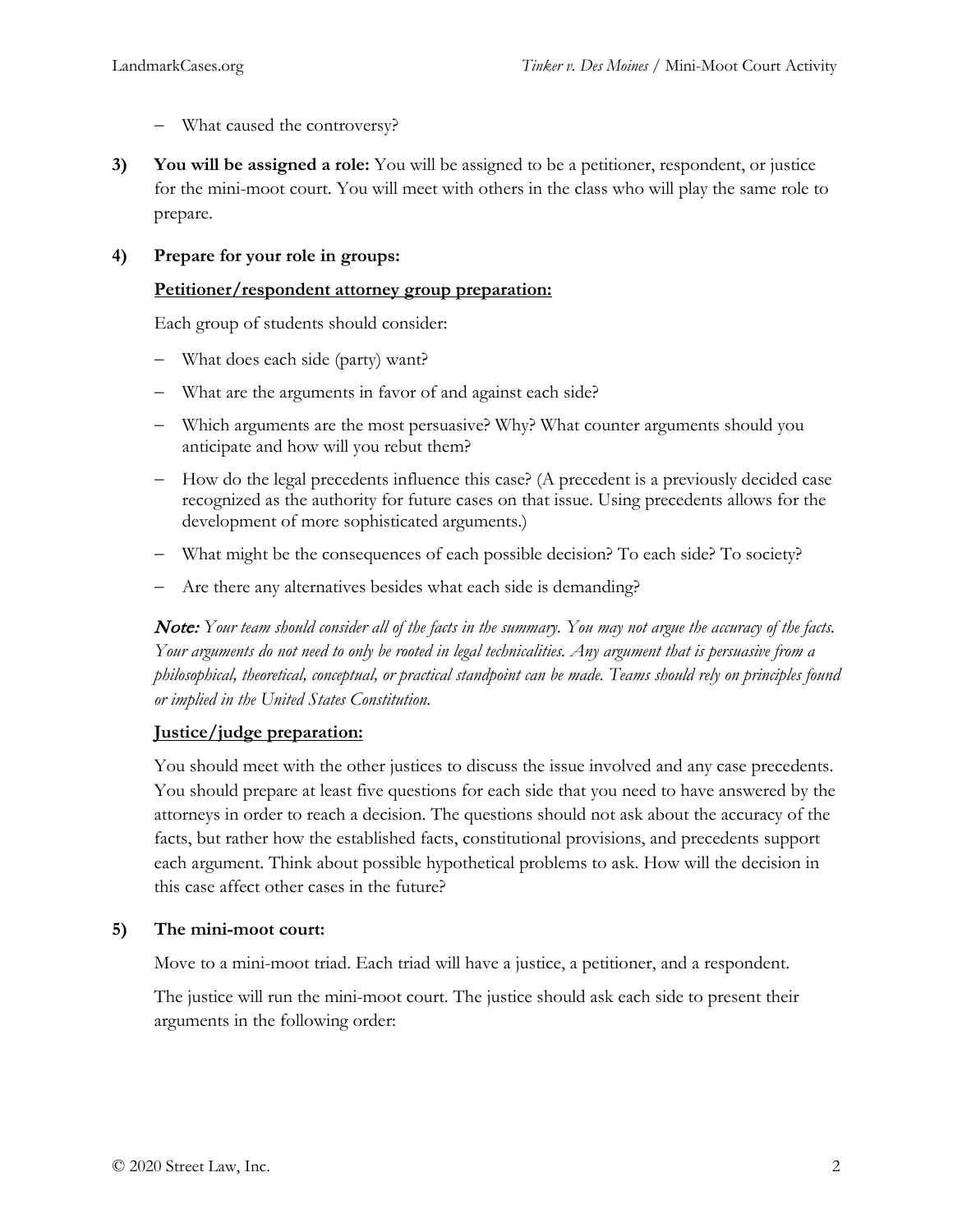| <b>Initial Presentation</b> | Petitioner | 3 minutes |
|-----------------------------|------------|-----------|
| <b>Initial Presentation</b> | Respondent | 3 minutes |
| Rebuttal                    | Petitioner | 2 minutes |
| Rebuttal                    | Respondent | 2 minutes |

Each side gets three minutes for its basic argument and two minutes for rebuttal. Your teacher will be the official timekeeper of the proceedings.

The justice may ask questions at any time in an effort to clarify the arguments. Time continues to run as the justice interrupts to ask questions.

After all arguments have been presented, the justice should consider the arguments and reach a decision. Justices should write their decisions and a brief explanation of the reason they reached that decision including specific arguments and precedents.

**6) Handing down decisions:** Return to your original seats to listen to each justice hand down their decisions and the reasons behind them.

Your teacher will share the Court's decision in *Tinker v. Des Moines*.

In a 7–2 decision, the Supreme Court found in favor of the Tinker.

Distribute the full case summary for *[Tinker v.](https://store.streetlaw.org/tinker-v-des-moines-ms/) Des Moines* (1969) high school version or *Tinker v. [Des Moines](https://store.streetlaw.org/tinker-v-des-moines-ms/)* (1969) middle school version.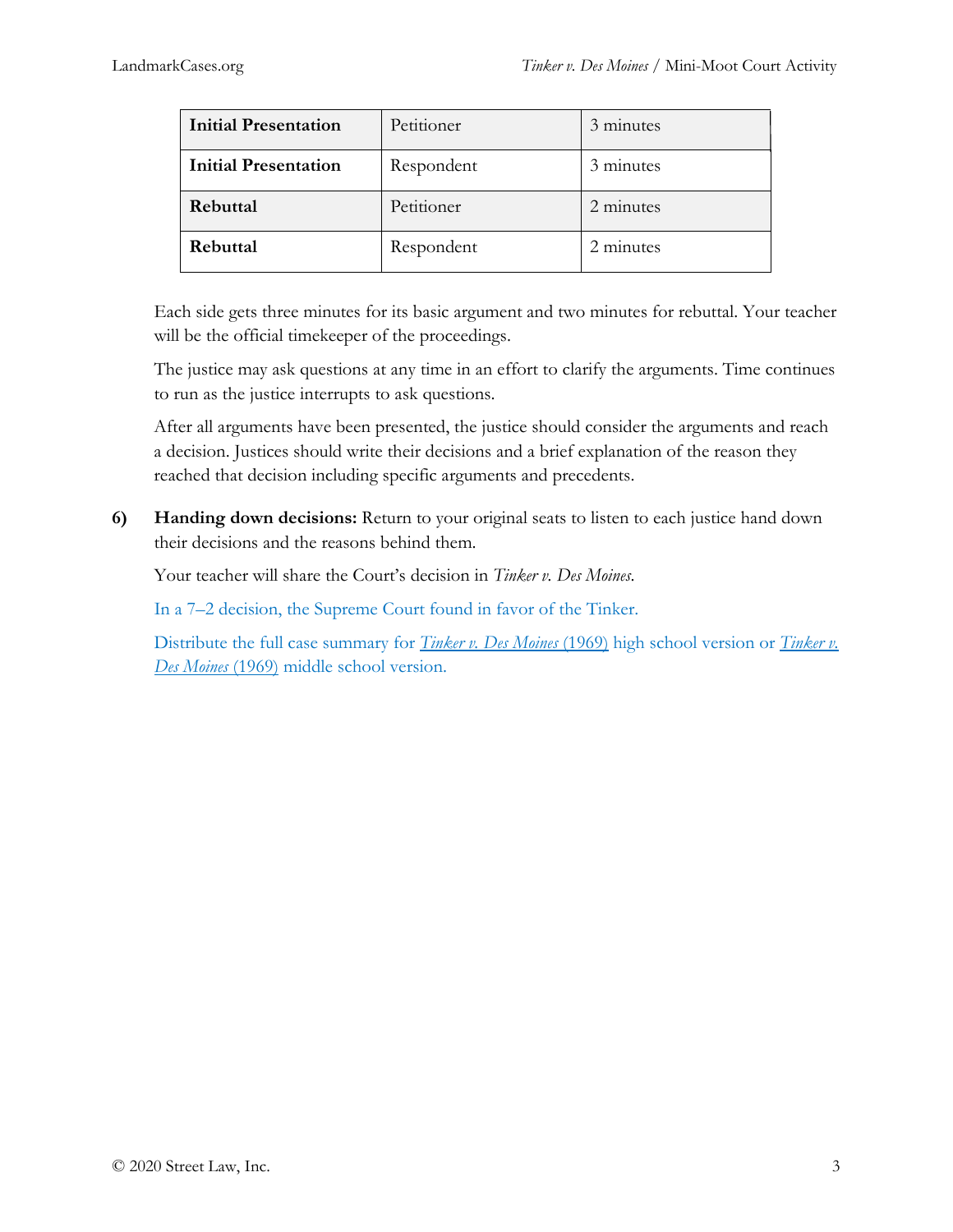# *Tinker v. Des Moines Independent Community School District* **(1969)**

**Argued:** November 12, 1968 **Decided:** February 24, 1969

## *Facts*

In 1966, in Des Moines, Iowa, five students ages 13–16 decided to show opposition to the Vietnam War. The students planned to wear two-inch-wide black armbands to school for two weeks. The school district found out about the students' plan and preemptively announced a policy that any student who wore a black armband, or refused to take it off, would be suspended from school after the student's parents were called.

Mary Beth Tinker, an eighth grader, and John Tinker and Christopher Eckardt, both high school students, wore black armbands to their respective schools. All three teens were sent home for violating the announced ban and told not to return until they agreed not to wear the armbands. Their parents filed suit against the school district for violating the students' First Amendment right to free speech. The federal District Court dismissed the case and ruled that the school district's actions were reasonable to uphold school discipline. The U.S. Court of Appeals for the Eighth Circuit agreed with the District Court. The Tinkers asked the U.S. Supreme Court to review that decision, and the Court agreed to hear the case.

### *Issue*

Does a prohibition against the wearing of armbands in public school as a form of symbolic speech violate the students' freedom of speech protections guaranteed by the First Amendment?

### *Constitutional Amendments and Supreme Court Precedent*

− **First Amendment to the U.S. Constitution**

"Congress shall make no law . . . abridging the freedom of speech . . . . "

− **14th Amendment to the U.S. Constitution** 

"No state shall make or enforce any law which shall abridge the privileges or immunities of citizens of the United States; nor shall any state deprive any person of life, liberty or property, without due process of law . . . ."

− West Virginia State Board of Education v. Barnette **(1943)**

The West Virginia Board of Education required that all public schools include a salute of the American flag as a part of their activities. All teachers and pupils were required to salute the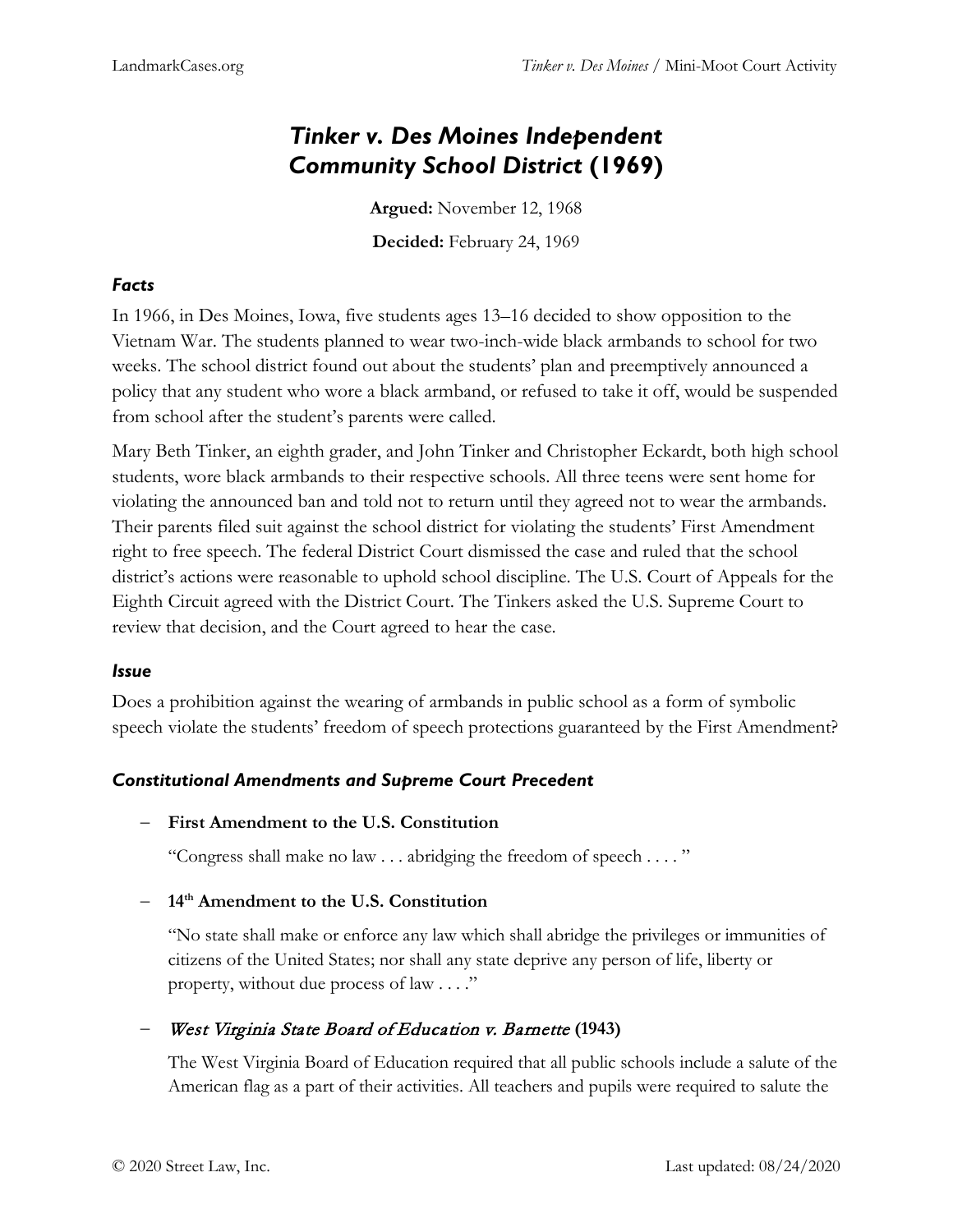flag. If they did not, they could be charged with "insubordination" and punished. Students who were Jehovah's Witnesses and had a religious objection to saluting the flag sued the state board of education. The Supreme Court ruled that this mandatory salute was unconstitutional. The Court said that a flag salute was a form of speech, because it was a way to communicate ideas. The justices ruled that, in most cases, the government could not require people to express ideas that they disagree with.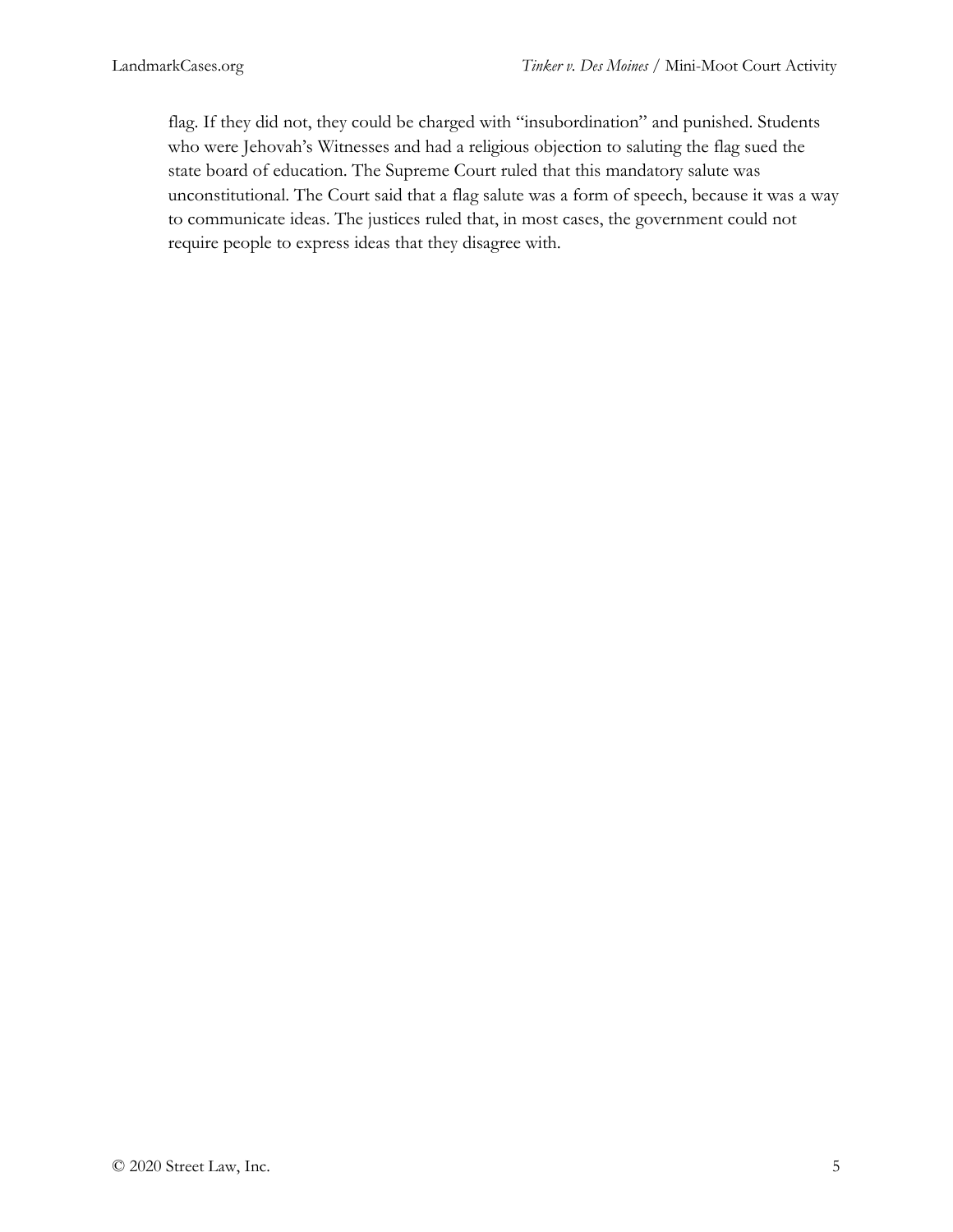# **Handout 1: Justice/Judge**

Prepare at least five questions to ask each side (petitioner and respondent). The questions should not ask about the accuracy of the facts, but rather how the established facts, constitutional provisions, and precedents support each argument.

Call the case to order by saying, "We will hear arguments today in (case name)." After hearing arguments from both the petitioner and the respondent, decide whether you think the decision of the lower court should be upheld or overturned. Be prepared to share the reasoning behind your decision.

| Case name:                       |  |
|----------------------------------|--|
| Constitutional<br>question(s):   |  |
| <b>Questions for petitioner:</b> |  |
|                                  |  |
|                                  |  |
|                                  |  |
|                                  |  |
|                                  |  |
|                                  |  |
|                                  |  |
|                                  |  |
| <b>Questions for respondent:</b> |  |
|                                  |  |
|                                  |  |
|                                  |  |
|                                  |  |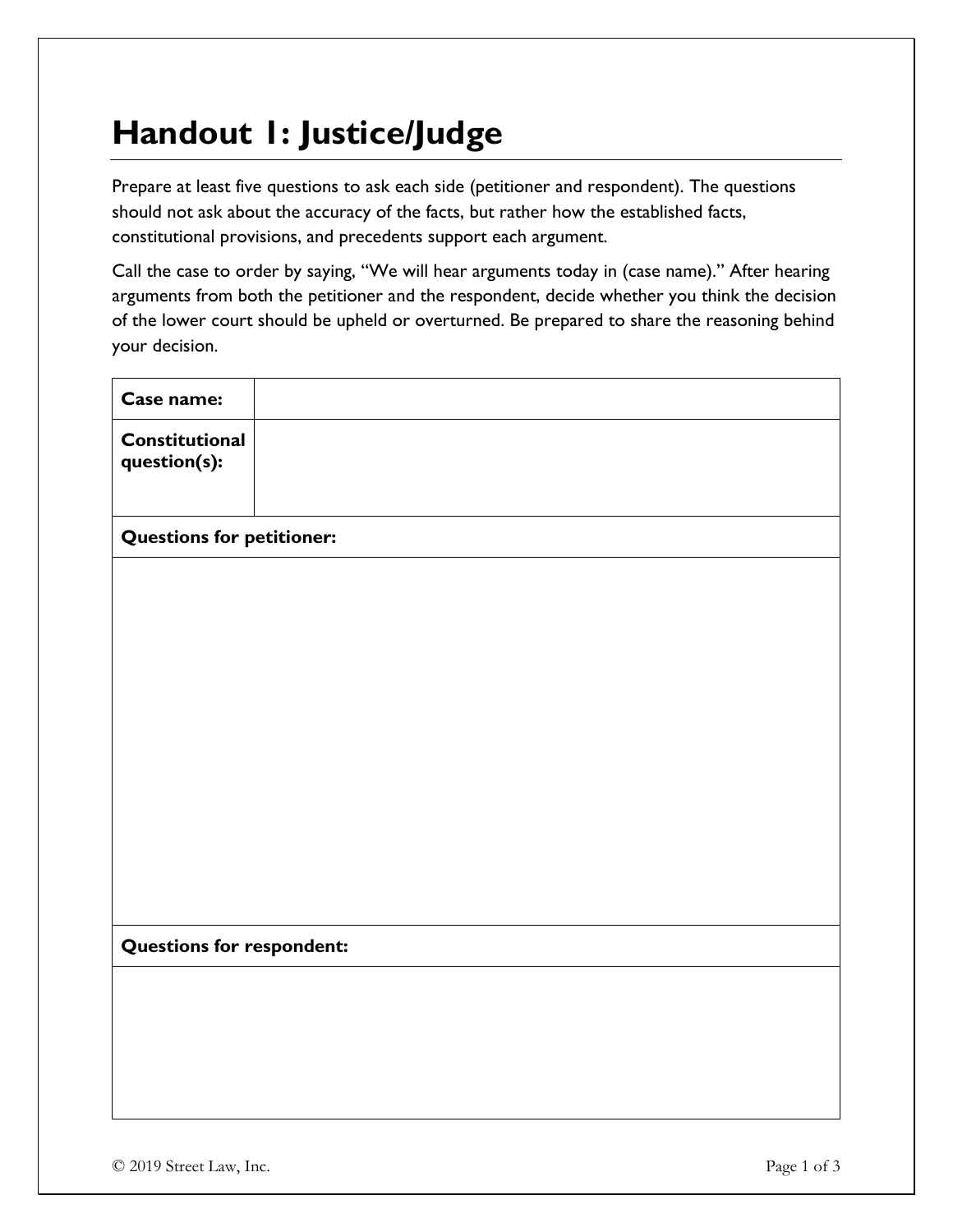|  | <b>Questions for respondent (cont.):</b> |  |
|--|------------------------------------------|--|

**Notes on the petitioner's argument:**

**Notes on the respondent's argument:**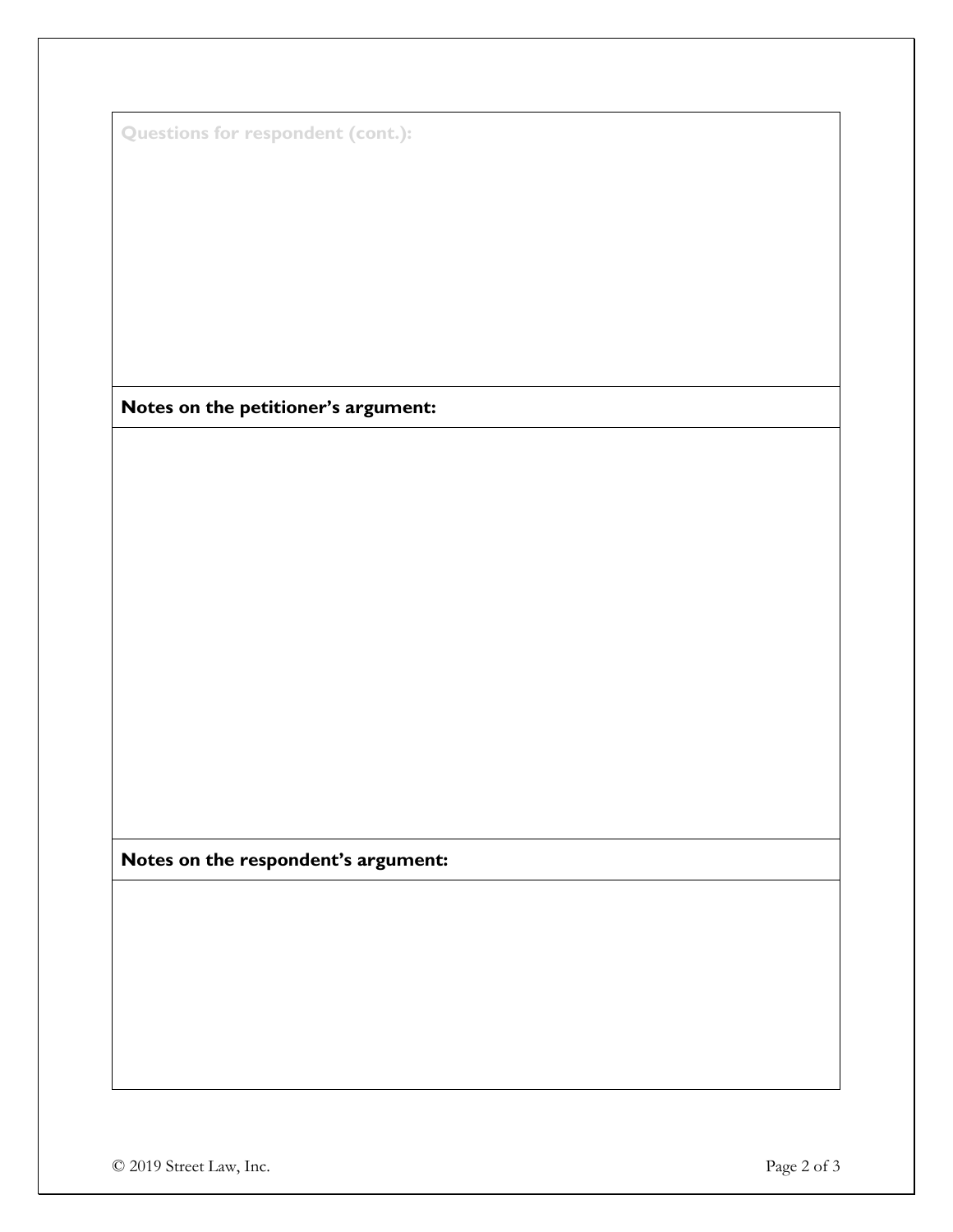**Notes on respondent's argument (cont.):**

### **Decision:**

### **Reasons for decision (opinion):**

Consider the strengths of the arguments and how precedents should be applied. Be sure to consider the impact of your decision on other situations that may arise in the future. If there is a precedent that is directly on point (very similar to your case) and you decide NOT to follow that precedent, be prepared to explain why you are overturning an established precedent (this should only happen on rare occasions and for extremely compelling reasons).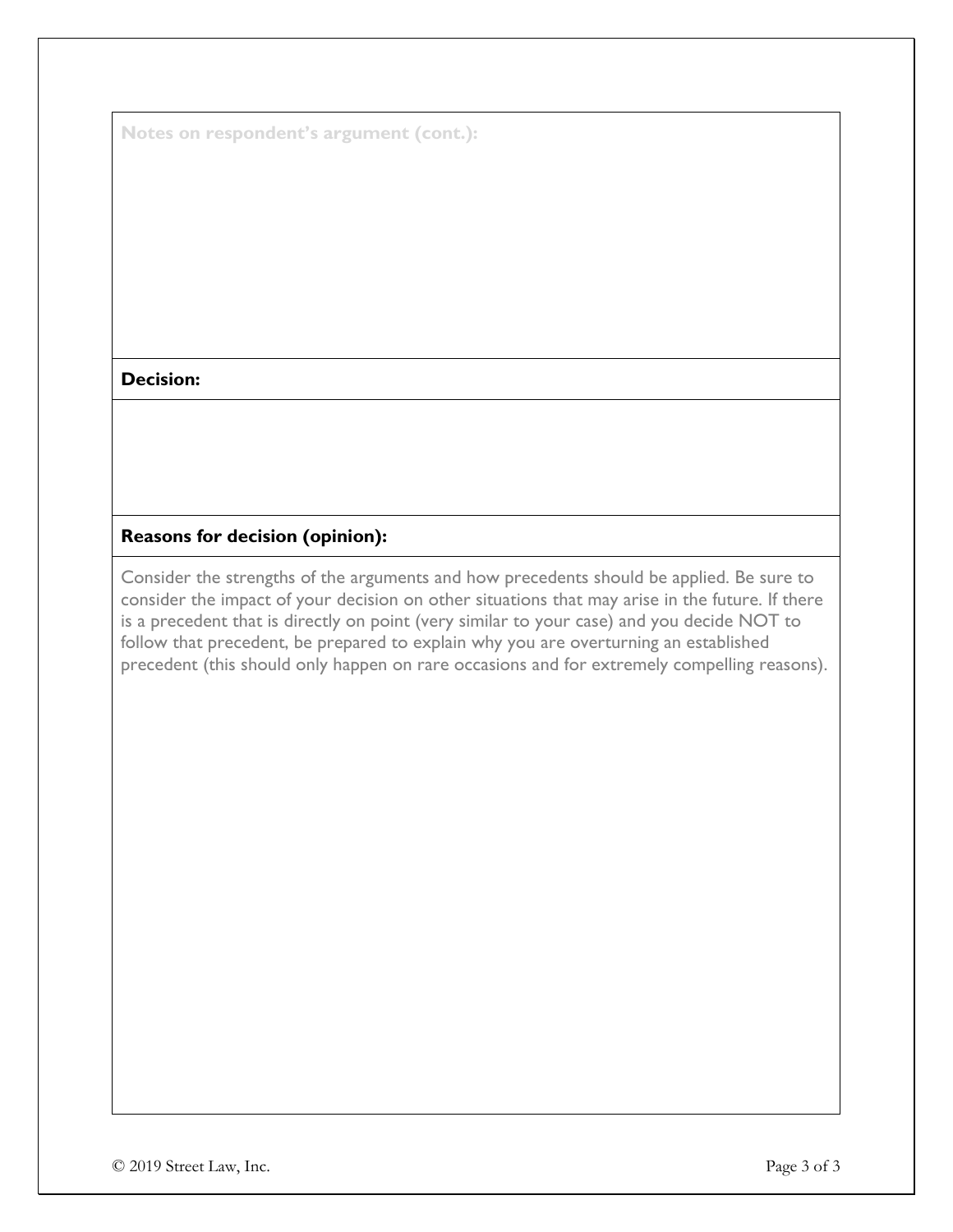# **Handout 2: Petitioner**

Outline an argument for the petitioner using the established facts, constitutional provisions, and precedents. Predict what questions the justice/judge will ask. Take notes on the respondent's argument to help prepare your rebuttal.

In preparing your arguments, you should think about the following questions:

- Why is the decision of the lower court wrong?
- What decision do you want?
- What are the legal and policy arguments in favor of and against each side? (Anticipating the opposition can strengthen your argument.)
- Which arguments are the most persuasive? Why?
- What are the precedents and how do they influence this case?
- What might be the consequences of each possible decision?

| Case name:                             |  |  |
|----------------------------------------|--|--|
| <b>Petitioner:</b>                     |  |  |
| Constitutional question(s):            |  |  |
|                                        |  |  |
|                                        |  |  |
|                                        |  |  |
| Precedents that support your argument: |  |  |
|                                        |  |  |
|                                        |  |  |
|                                        |  |  |
|                                        |  |  |
|                                        |  |  |
|                                        |  |  |
|                                        |  |  |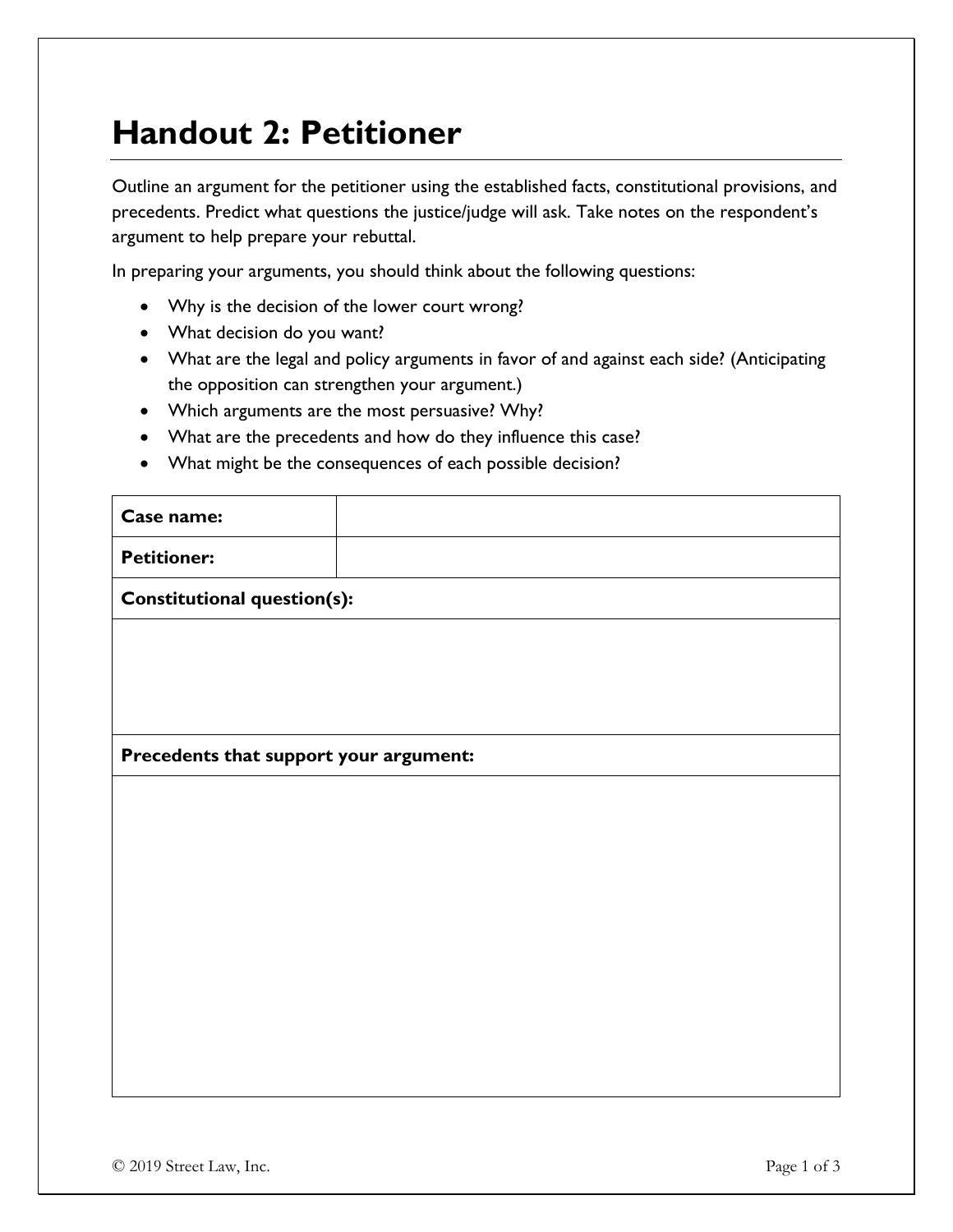**Argument for petitioner:**

**Possible questions from justice:**

© 2019 Street Law, Inc. Page 2 of 3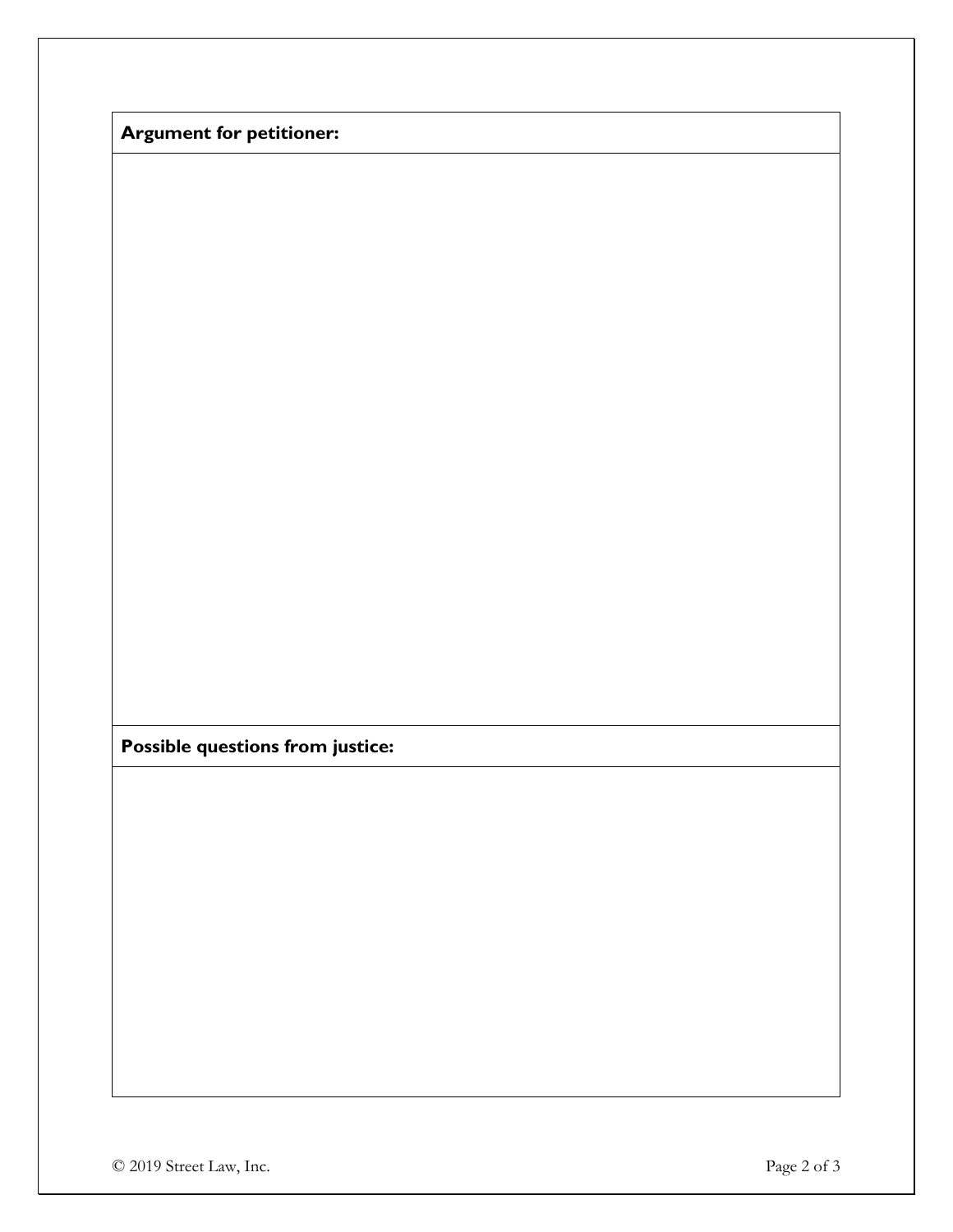|  | <b>Respondent argument notes:</b> |
|--|-----------------------------------|
|--|-----------------------------------|

## **Rebuttal points:**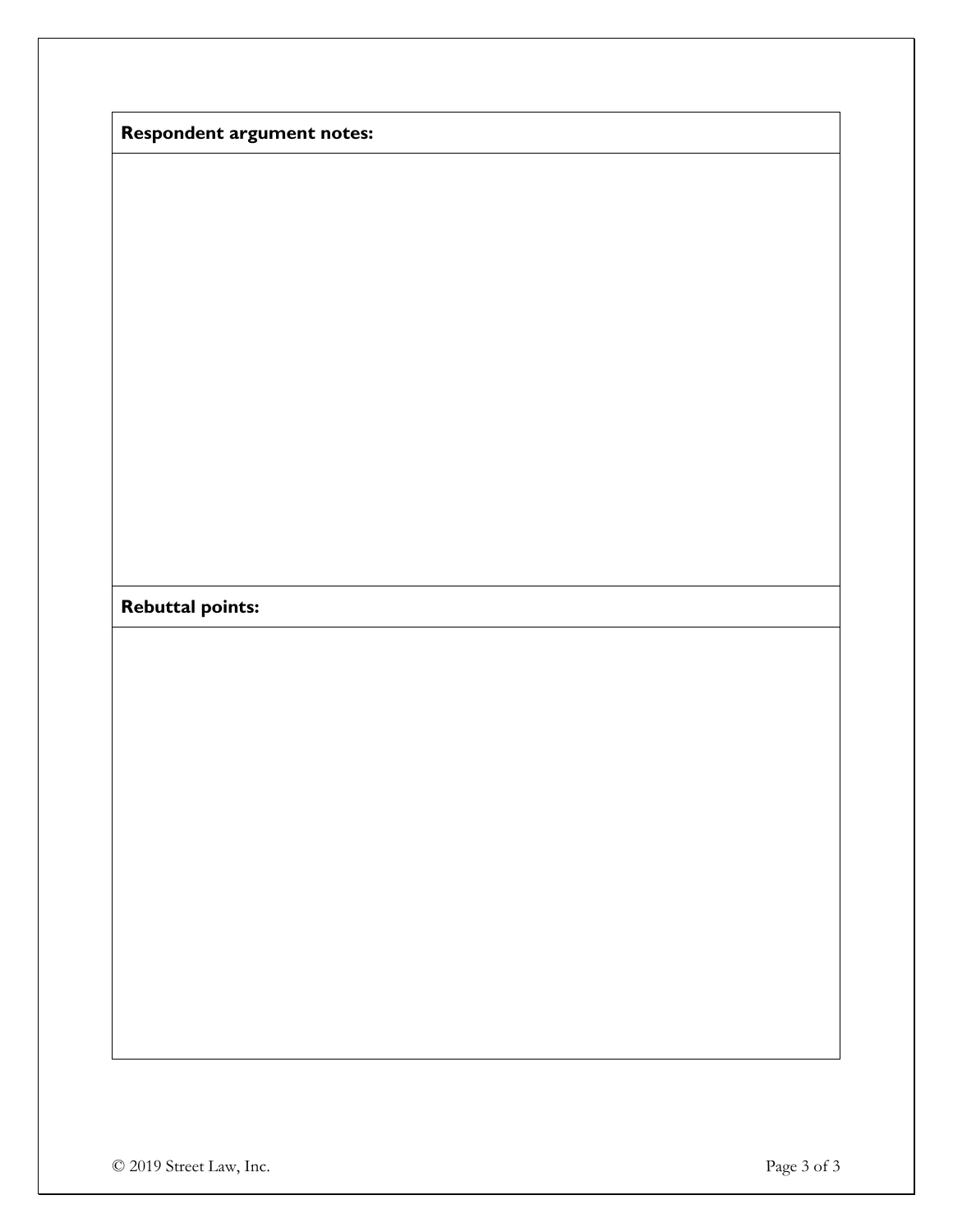# **Handout 3: Respondent**

Outline an argument for the respondent using the established facts, constitutional provisions, and precedents. Predict what questions the justice/judge will ask. Take notes on the petitioner's argument to help prepare your rebuttal.

In preparing your arguments, you should think about the following questions:

- Why is the decision of the lower court right?
- What decision do you want?
- What are the legal and policy arguments in favor of and against each side? (Anticipating the opposition can strengthen your argument.)
- Which arguments are the most persuasive? Why?
- What are the precedents and how do they influence this case?
- What might be the consequences of each possible decision?

| Case name:                             |  |
|----------------------------------------|--|
| <b>Respondent:</b>                     |  |
| <b>Constitutional question(s):</b>     |  |
|                                        |  |
|                                        |  |
|                                        |  |
| Precedents that support your argument: |  |
|                                        |  |
|                                        |  |
|                                        |  |
|                                        |  |
|                                        |  |
|                                        |  |
|                                        |  |
|                                        |  |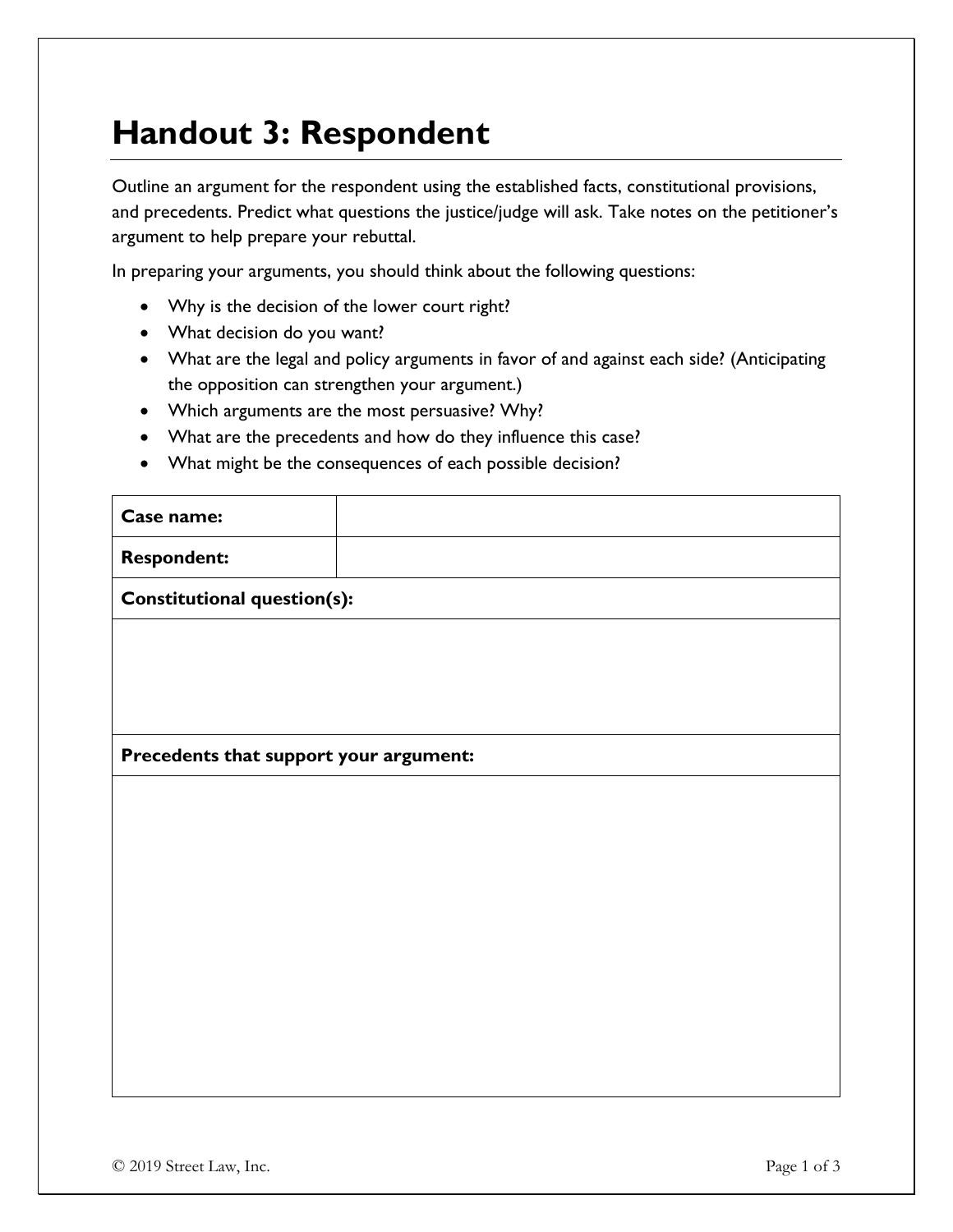**Argument for respondent:**

**Possible questions from justice:**

© 2019 Street Law, Inc. Page 2 of 3